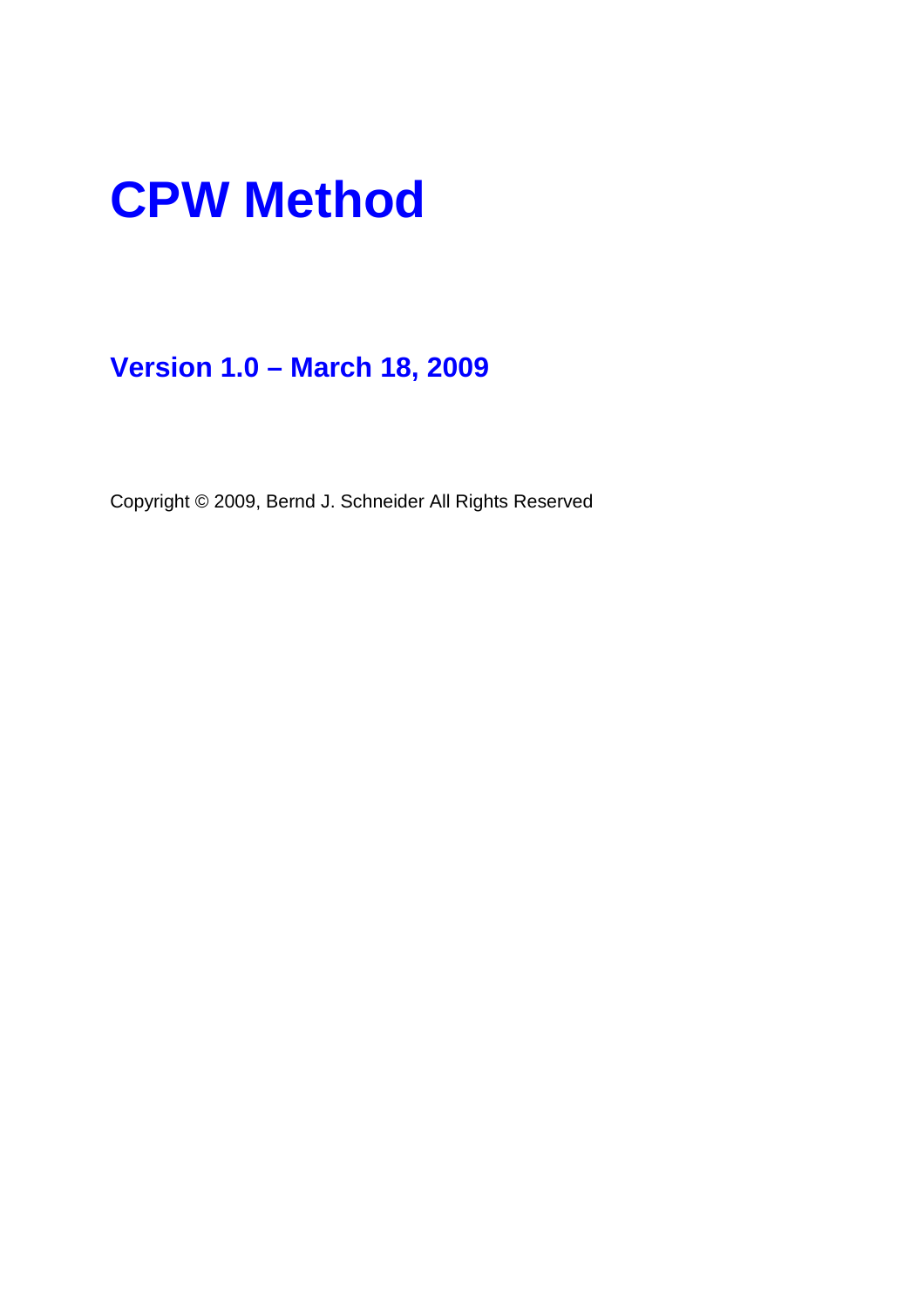#### **Abstract**

The CPW (Cognitive Process Workflow) Method is a process method, a process modeling method and a workflow method. The CPW Process is represented in the form of simple sentence with subject, predicate and object. According to the CPW Process definition the process in the conventional sense is a Predicate. From now on the conventional process (predicate) is consequently put in the context of responsibility (subject) and process result (object), thus forming a CPW Process. The CPW Method - with CPW Process, CPW Dialog and CPW Workflow and in addition with CPW Context Diagrams (CPW Subject Context Diagram, CPW Object Context Diagram and CPW Subject Object Context Diagram) – can be applied to business areas of financial services (banking, assurance and financial approval), chemistry, pharmacy, medicine, transport, travel, politics, psychology, legal practice and other areas.

#### **Status of the Document**

CPW Method Version 1.0

#### **Acknowledgements**

The author/editor of the specification:

Bernd J. Schneider IC Informatica Consulting

( Bernd.Schneider@ICInformaticaConsulting.com )

#### **Intellectual Property Rights & Copyright**

Copyright © Bernd J. Schneider Zürich, March 18, 2009. All Rights Reserved.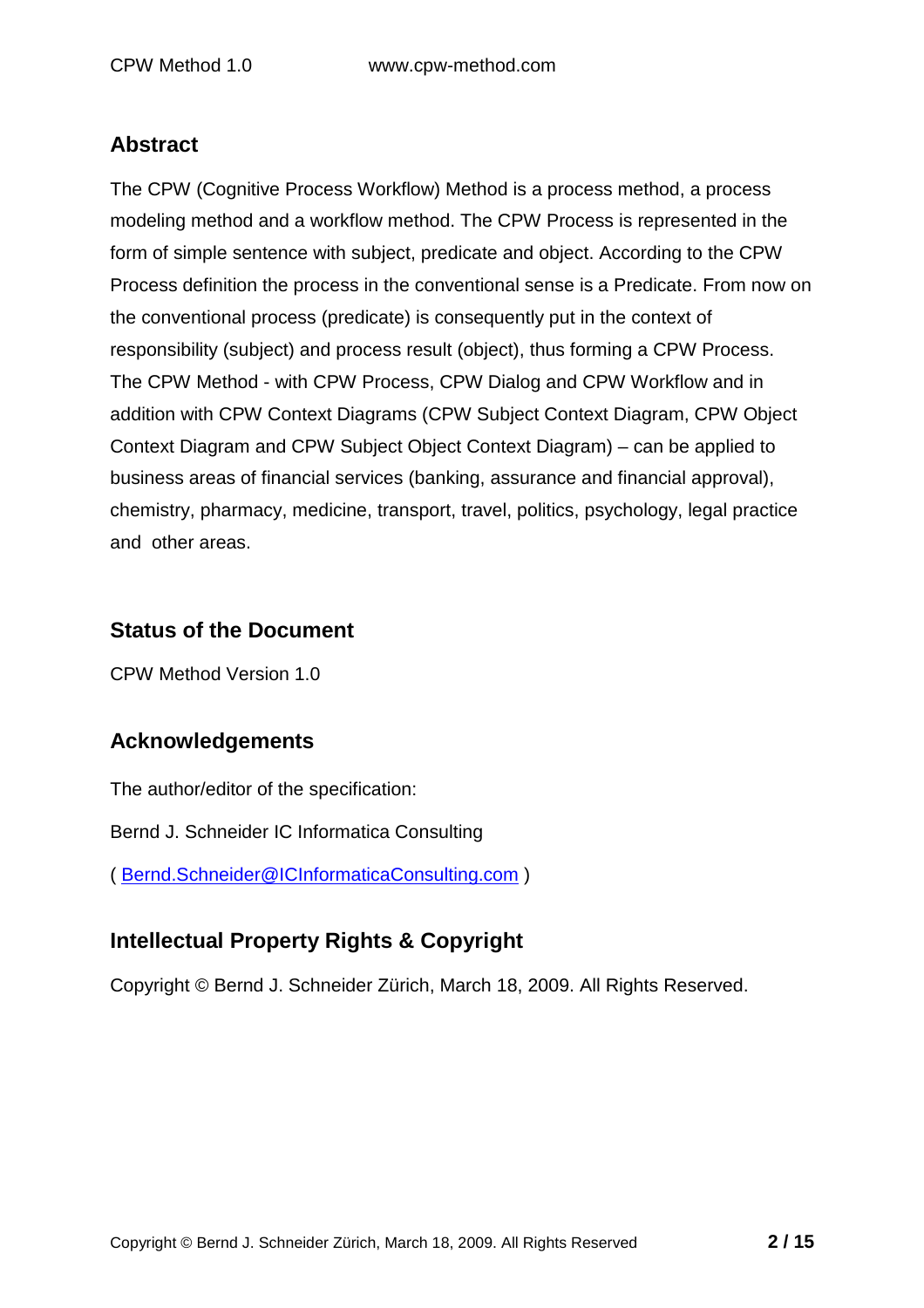# **Table of Contents**

| $2_{\cdot}$ |                                                                            |  |
|-------------|----------------------------------------------------------------------------|--|
| 2.1.        |                                                                            |  |
| 2.2.        |                                                                            |  |
|             |                                                                            |  |
| 3.1.        | CPW Process, CPW Dialog and CPW Workflow consisting of CPW Process Steps 7 |  |
| 3.2.        | The graphical representation of the CPW Process, CPW Dialog and            |  |
|             |                                                                            |  |
| 3.3.        |                                                                            |  |
| 4.          |                                                                            |  |
| 4.1.        |                                                                            |  |
| 5.          |                                                                            |  |
| 5.1.        |                                                                            |  |
| 5.2.        |                                                                            |  |
| 6.          |                                                                            |  |
| 6.1.        |                                                                            |  |
| 6.2.        |                                                                            |  |
| 7.          |                                                                            |  |
| 7.1.        |                                                                            |  |
| 7.2.        | The graphical representation of the CPW Subject Object Context Diagram 15  |  |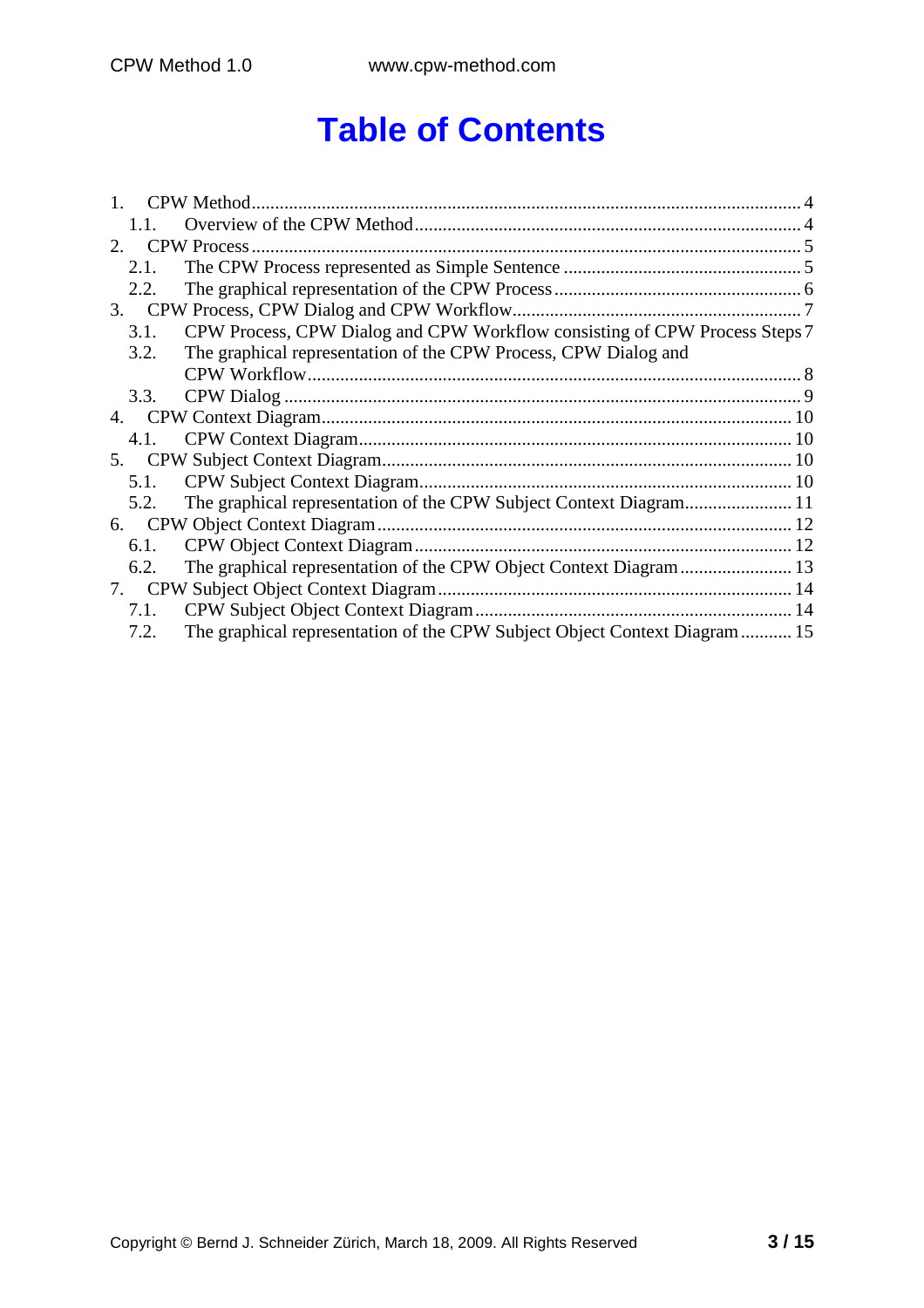## **1. CPW Method**

#### **1.1. Overview of the CPW Method**

The CPW (Cognitive Process Workflow) Method is subdivided into:

- 1. CPW Process
- 2. CPW Dialog
- 3. CPW Workflow
- 4. CPW Context Diagrams

The CPW Context Diagrams are subdivided into:

- 4.1 CPW Subject Context Diagram
- 4.2 CPW Object Context Diagram
- 4.3 CPW Subject Object Context Diagram

The CPW Method is with the CPW Process, the CPW Dialog and the CPW Workflow a process method, process modeling method and a workflow method and in addition belong to the CPW Method the CPW Context Diagrams with CPW Subject Context Diagram, CPW Object Context Diagram and the CPW Subject Object Context Diagram.

The CPW Method can be applied in different business areas as for example:

- financial services (banking, assurance and financial approval)
- chemistry
- pharmacy
- medicine
- transport
- travel
- politics
- psychology
- legal practice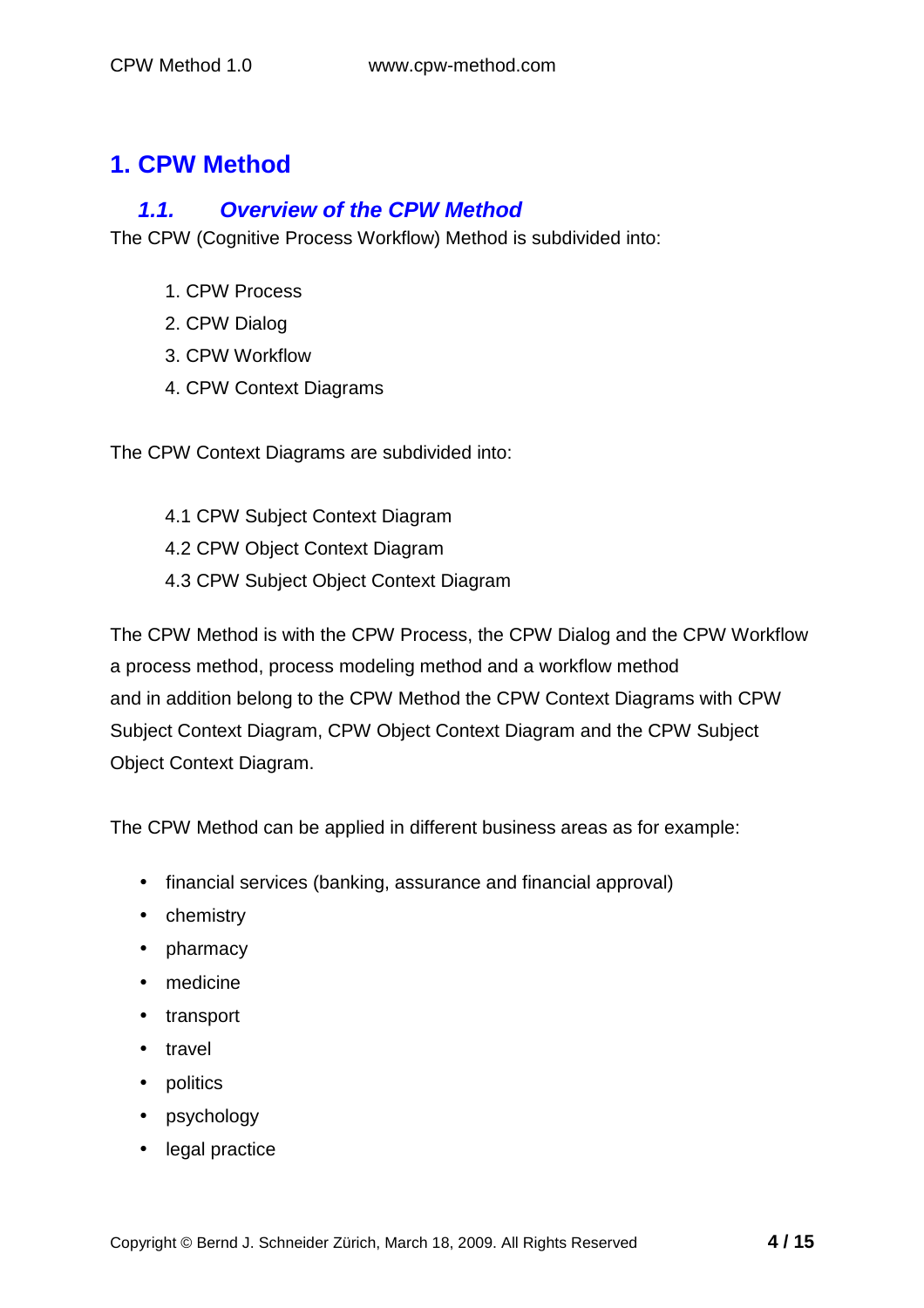Because of the reason that every process step with the CPW Process is represented in the form as simple sentence with subject, predicate and object, the CPW Process and CPW Method is simple and understandable and could also be an useful learning analytical method for Students and potentially also for pupils in learning the different subject areas.

## **2. CPW Process**

#### **2.1. The CPW Process represented as Simple Sentence**

The CPW Process or CPW Process Step is represented as a Simple sentence with CPW Subject, CPW Predicate and CPW Object.

The following list of rules shows the rules for the Grammar, Syntax and Semantics of the CPW Process or CPW Process Step:

Rule 1. The CPW Process or CPW Process Step is represented as Simple Sentence with CPW Subject, CPW Predicate and CPW Object.

Rule 2. The CPW Process or CPW Process Step in the form of a Simple Sentence consists of the following phrases:

CPW Subject: Description of the subject (person, organizational unit or thing)

CPW Predicate: Description of the process (verb in the infinitive or conjugated)

CPW Object: Description of the object (sentence complement).

Rule 3. The CPW Process or CPW Process Step in the form of a sentence can be formed actively or passively.

Rule 4. According to the CPW Process definition the process in the conventional sense is a predicate.

From now on the conventional process (predicate) is consequently put in the context of a responsibility (subject) and a process result (object), thus forming a CPW Process.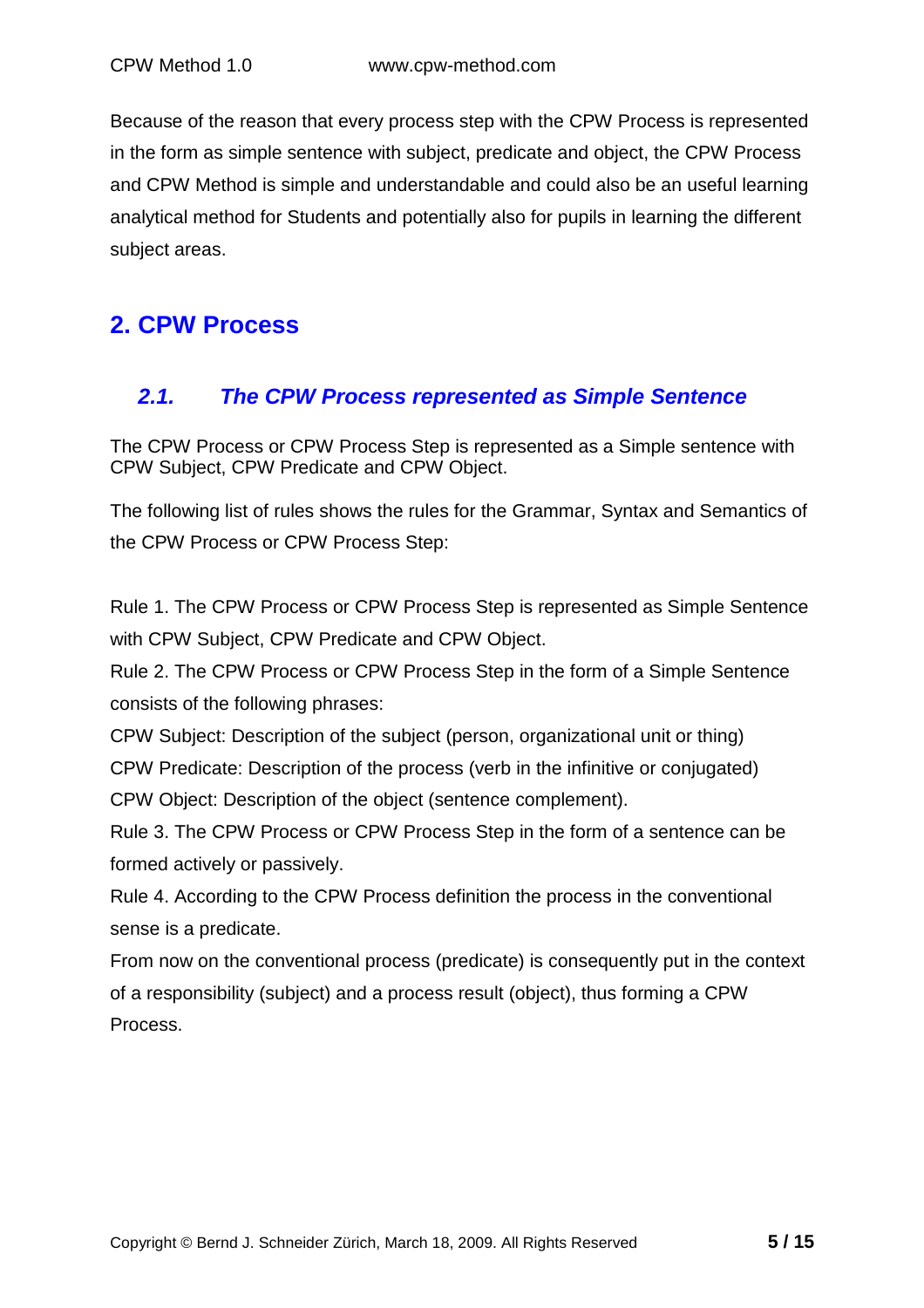#### **2.2. The graphical representation of the CPW Process**

The following **figures 1** shows the graphical representation of the CPW Process or CPW Process Step in the form of a Simple Sentence with CPW Subject, CPW Predicate and CPW Object.



CPW Subject – CPW Predicate – CPW Object

**Fig. 1** shows the graphically represented CPW Process or CPW Process Step in the form of a Simple Sentence with CPW Subject, CPW Predicate and CPW Object.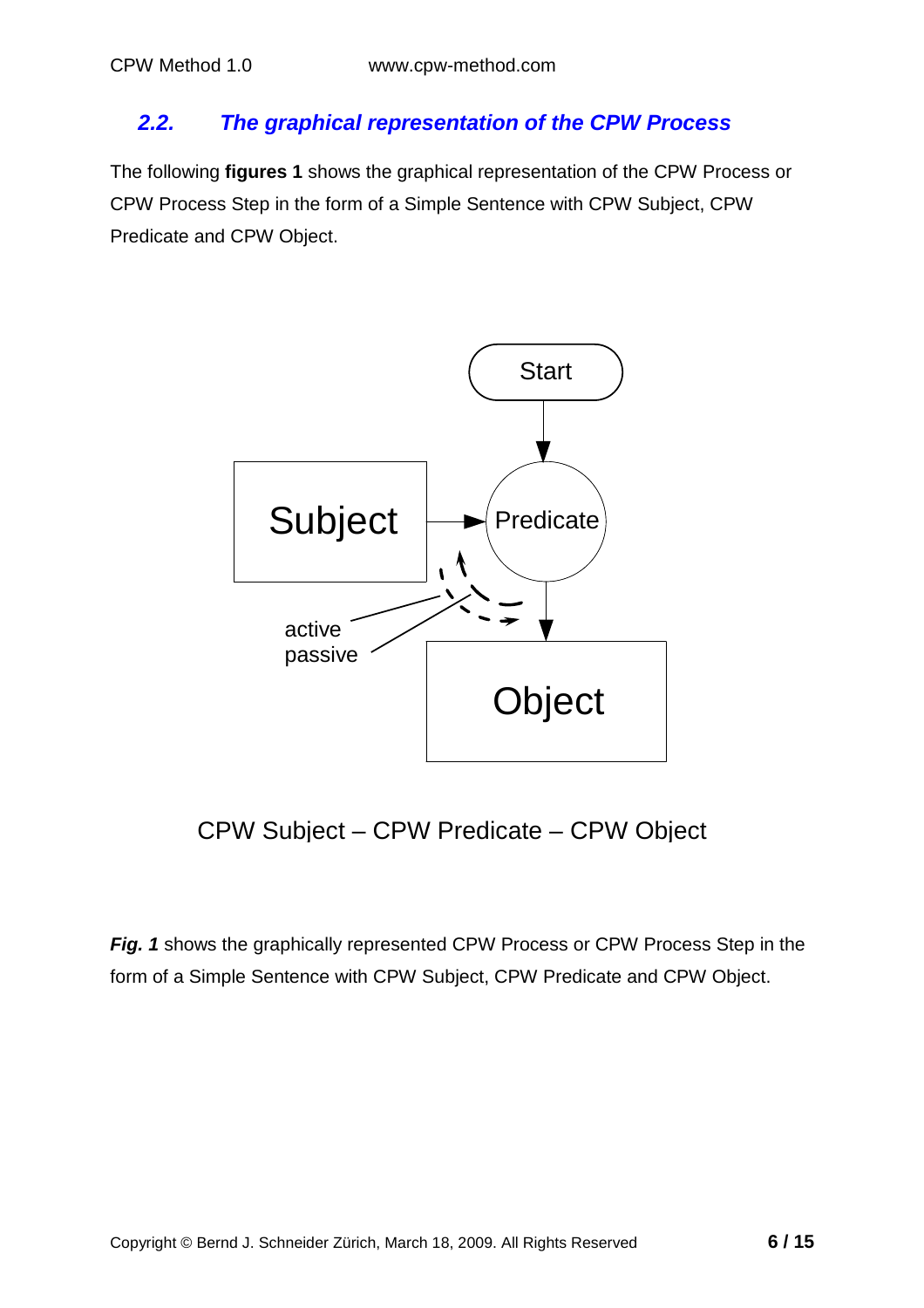## **3. CPW Process, CPW Dialog and CPW Workflow**

#### **3.1. CPW Process, CPW Dialog and CPW Workflow consisting of CPW Process Steps**

The following list of rules shows the rules for the Grammar, Syntax and Semantics of the CPW Process, CPW Dialog and CPW Workflow:

Rule 1. The CPW Process, CPW Dialog or CPW Workflow consists of one to several Simple Sentences respectively CPW Processes or CPW Process Steps which are linked to one another. This means also that the CPW Process can be consists of only one CPW Process Step.

Rule 2. Several sentences respectively CPW Processes or CPW Process Steps can be linked sequentially, logically, iteratively or parallely to a CPW Process or CPW Dialog or CPW Workflow.

Rule 3. Several CPW Processes or CPW Process Steps linked to one another form a CPW Process, CPW Dialog or a CPW Workflow

Rule 4. The CPW Processes or CPW Process Steps can be linked sequentially to a CPW Process, CPW Dialog or a CPW Workflow

Rule 5. After a CPW Process or a CPW Process Step there can be a logical operation due to a decision within a CPW Process, CPW Dialog or CPW Workflow. Rule 6. Within a CPW Process, CPW Dialog or CPW Workflow there can be an

iteration

Rule 7. Within a CPW Process, CPW Dialog or CPW Workflow a CPW Process or a CPW Process Step can be followed by one respectively several CPW Processes or CPW Process Steps parallelly.

Rule 8. The complexity of a business area can be distributed on several CPW Processes, CPW Dialogs.

Rule 9. A CPW Workflow consists of at least one CPW Process or CPW Dialog.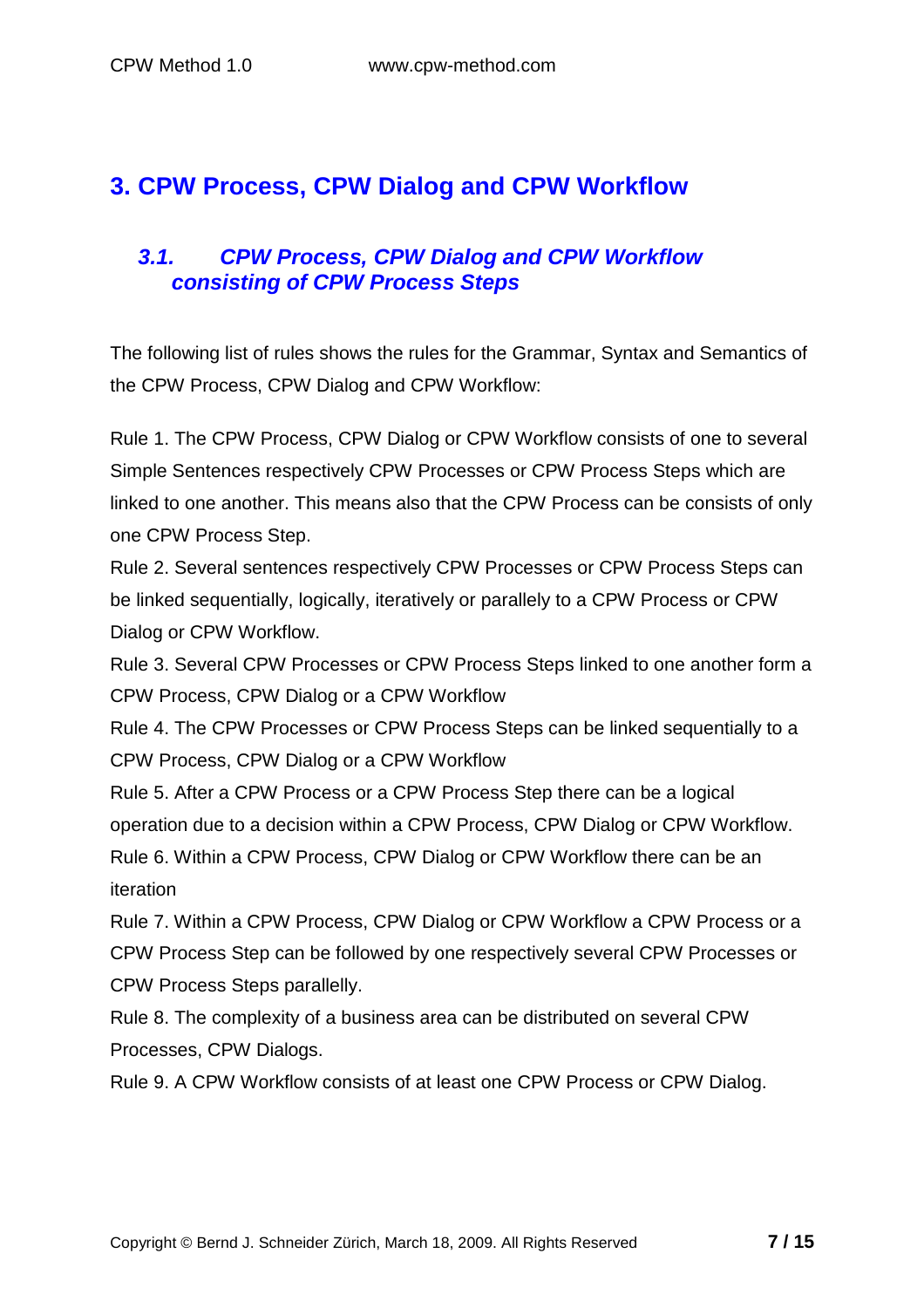#### **3.2. The graphical representation of the CPW Process, CPW Dialog and CPW Workflow**



**Fig. 2** shows the graphically represented CPW Processes, CPW Dialog or CPW Workflow.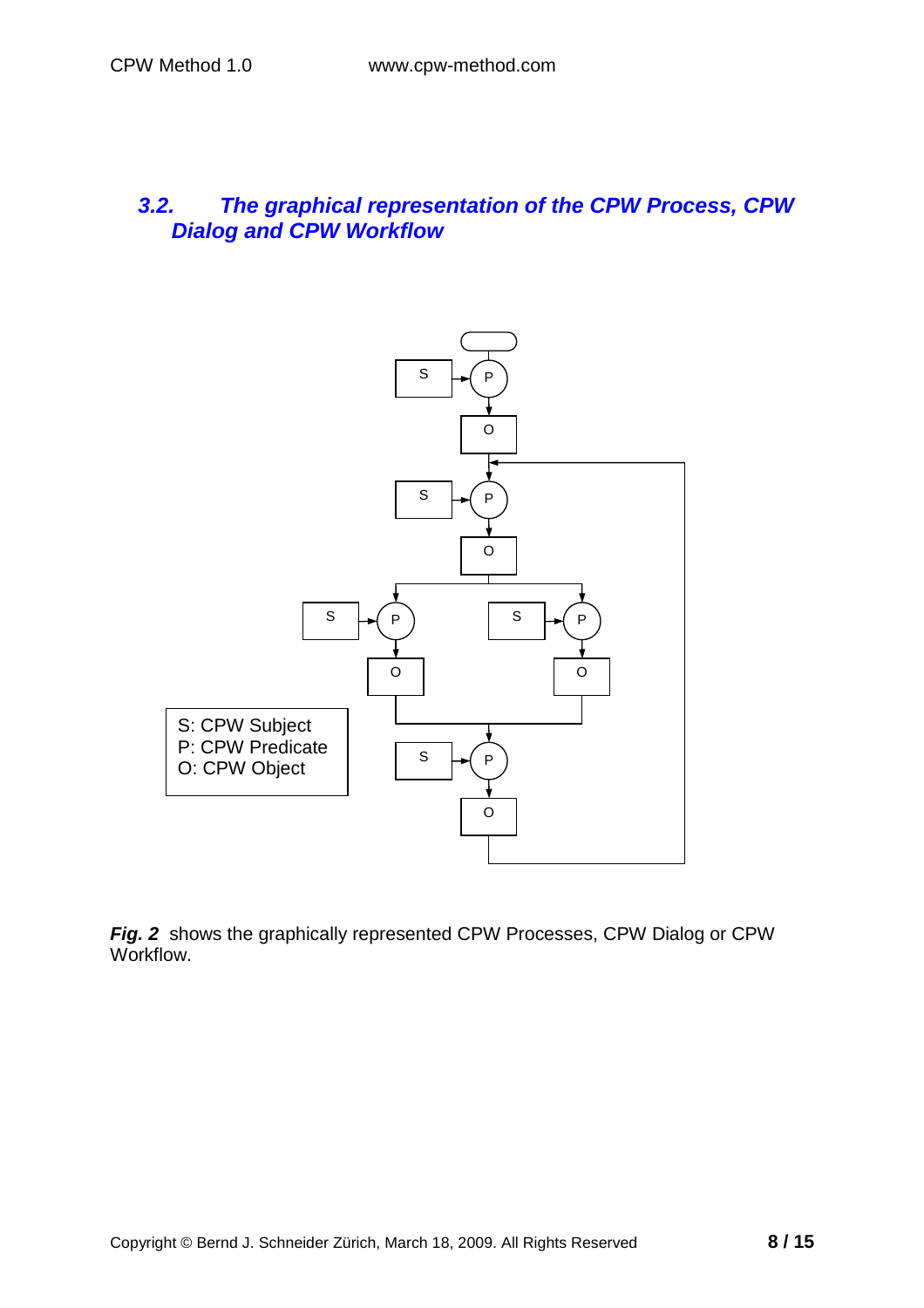#### **3.3. CPW Dialog**

The CPW Dialog can be interpreted as Dialog as follows:

- Dialog between people
- Dialog between Systems
- Dialog between people with interaction to system or machine
- Dialog between people and environment

The following list of rules shows the rules for the Grammar, Syntax and Semantics of the CPW Dialog:

Rule 1. Is the CPW Subject of the CPW Process Step of the CPW Dialog a person, or a speaking system, so the CPW Process Step with CPW Subject, CPW Predicate and CPW Object can contain the **Direct Speech** or **Reported Speech** of the dialog, it is the **CPW Dialog with Direct Speech** or the **CPW Dialog with Reported Speech**. The CPW Predicate in this case corresponds to a verb like for example: to say, to mean, to shout, to scream, to speak...

Rule 2. The CPW Dialog can contain **Direct Speech** or **Reported Speech** and in addition also the Content of a **CPW Process** or **CPW Workflow**.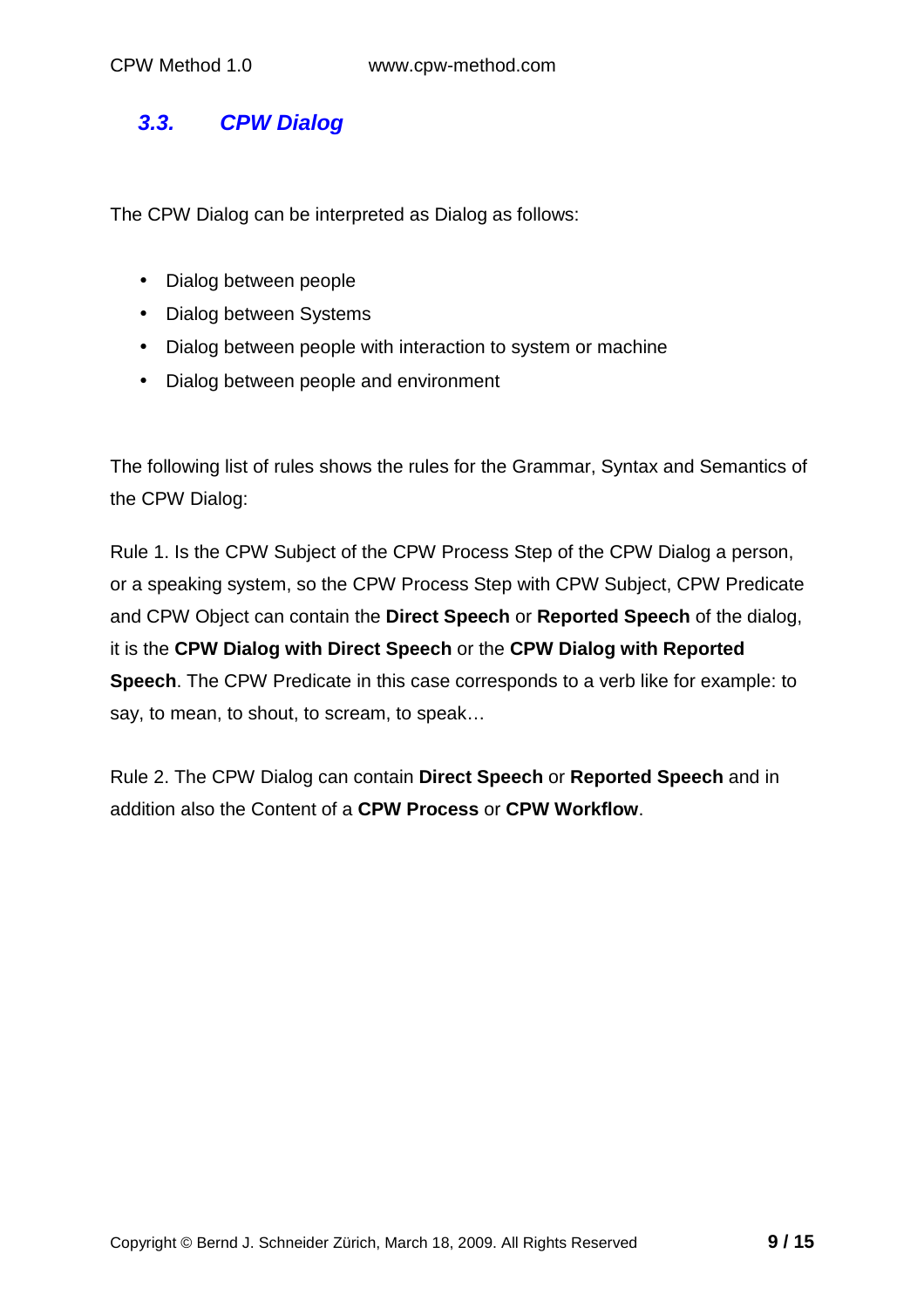## **4. CPW Context Diagram**

#### **4.1. CPW Context Diagram**

The following chapters shows the different CPW Context Diagrams:

- CPW Subject Context Diagram
- CPW Object Context Diagram
- CPW Subject Object Context Diagram

## **5. CPW Subject Context Diagram**

#### **5.1. CPW Subject Context Diagram**

The following list of rules shows the rules for the Grammar, Syntax and Semantics of the CPW Subject Context Diagrams:

Rule 1. Within a CPW Process, CPW Dialog, CPW Workflow each CPW Subject is represented as graphic object and all CPW Subjects are used to realize a CPW Subject Context Diagram.

Rule 2. Within a CPW Subject Context Diagram all CPW Subjects are graphically linked to one another given the fact that a connection between the respective subjects exists respectively makes sense.

Rule 3. Several CPW Subjects can be linked to one another by creating a new abstract CPW Subject. Thereby a hierarchy between the CPW Subjects can come into place within a CPW Subject Context Diagram.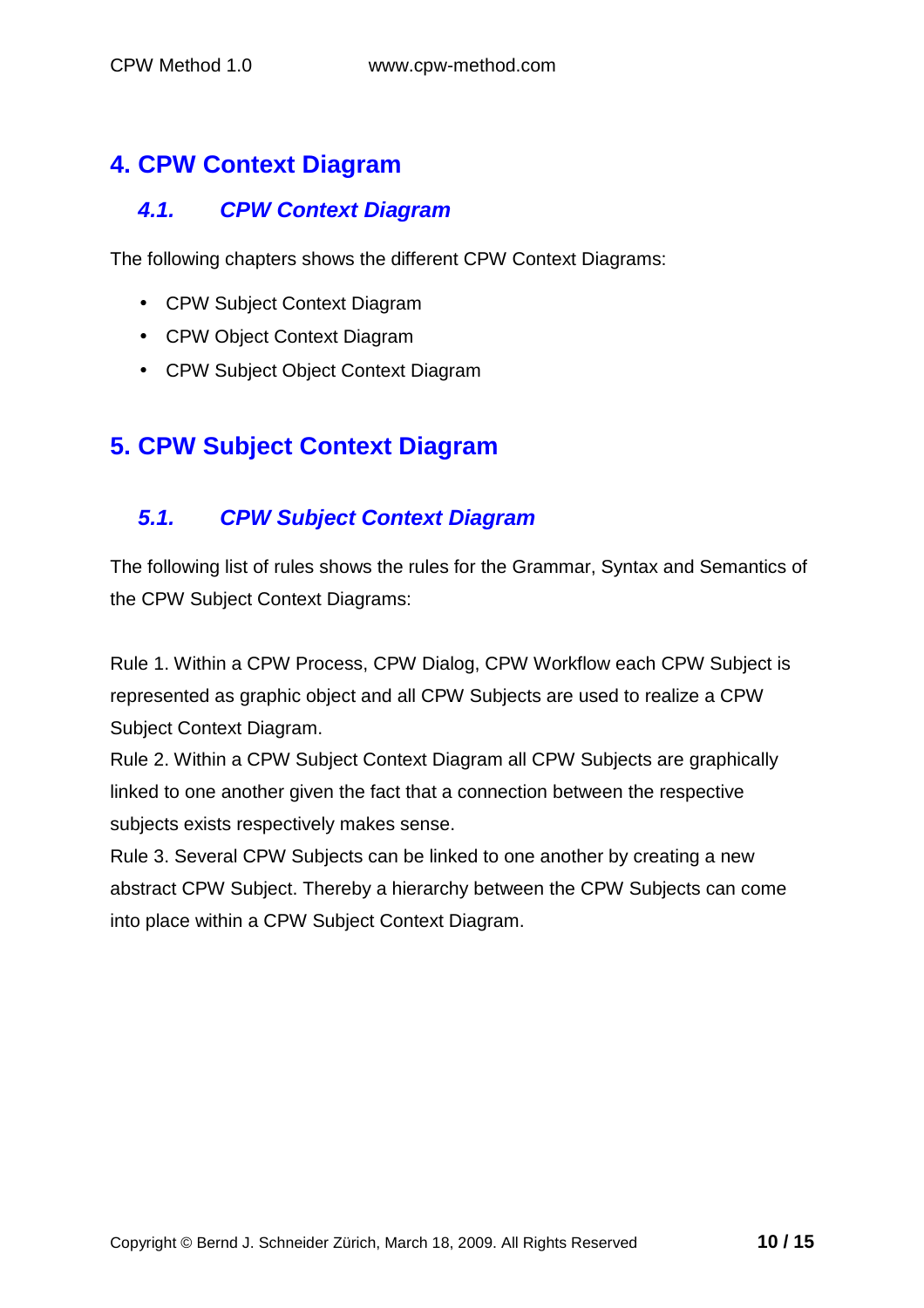#### **5.2. The graphical representation of the CPW Subject Context Diagram**



**Fig. 3** shows a CPW Subject Context Diagram, which consists exclusively of CPW Subjects.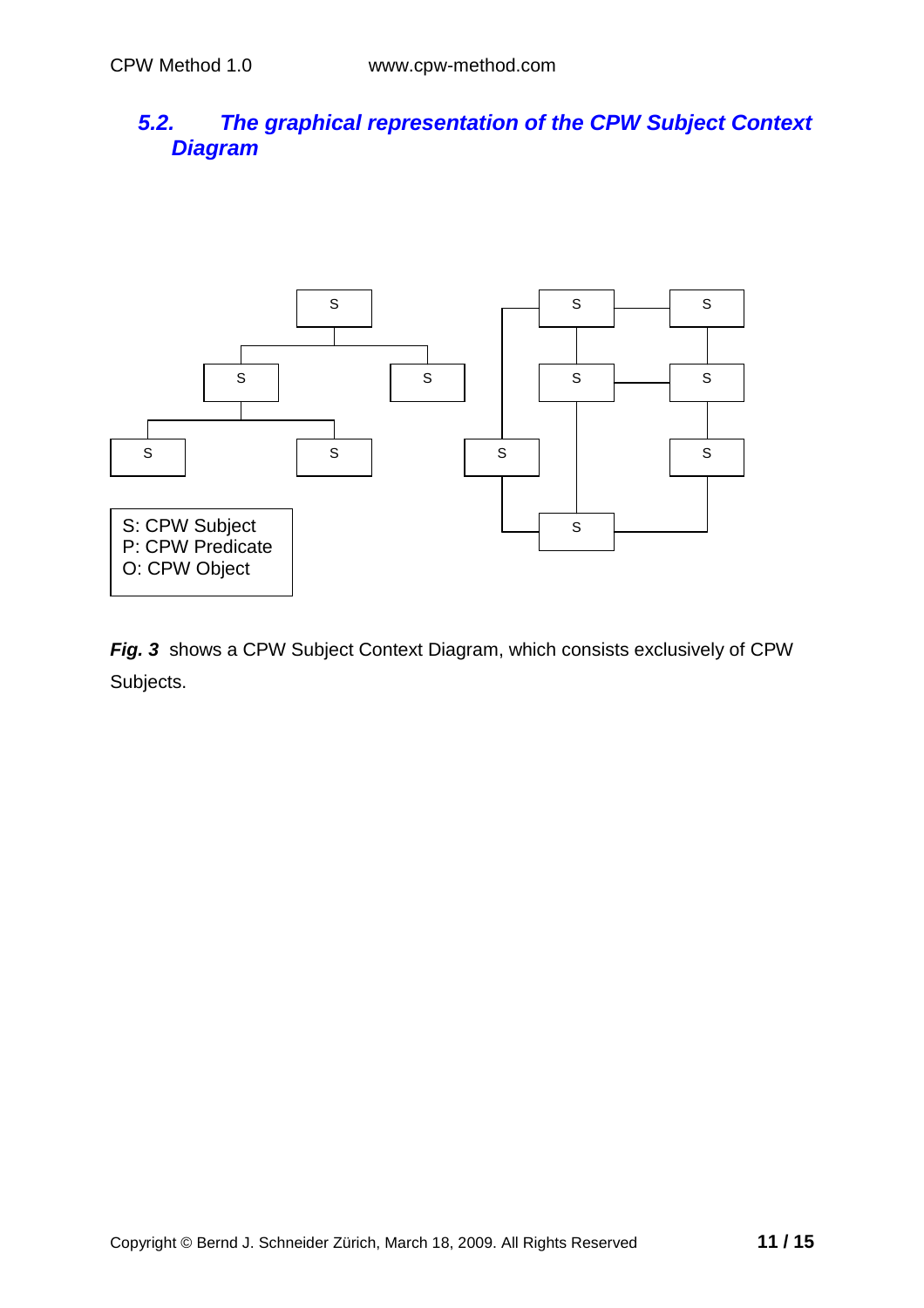## **6. CPW Object Context Diagram**

#### **6.1. CPW Object Context Diagram**

The following list of rules shows the rules for the Grammar, Syntax and Semantics of the CPW Object Context Diagrams:

Rule 1. Within a CPW Process, CPW Dialog, CPW Workflow each CPW Object is represented as graphical object and all CPW Objects are used to realize a CPW Object Context Diagram.

Rule 2. Within a CPW Object Context Diagram all CPW Objects are graphically linked to one another given the fact that a connection between the respective CPW Objects exists respectively makes sense.

Rule 3. Several CPW Objects can be linked to one another by creating a new abstract CPW Object. Thereby a hierarchy between the CPW Objects can come into place within a CPW Object Context Diagram.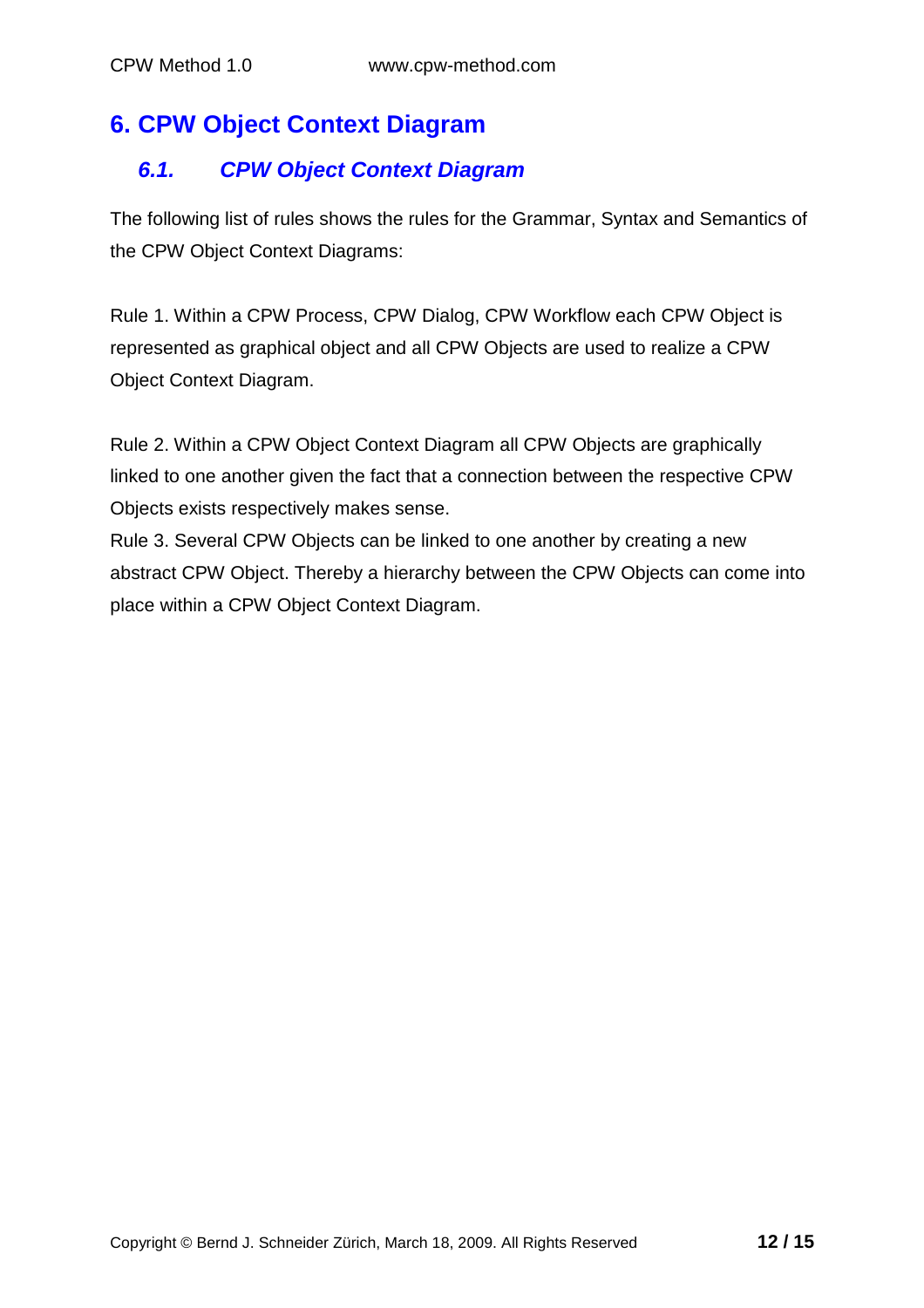#### **6.2. The graphical representation of the CPW Object Context Diagram**



**Fig. 4** shows a CPW Object Context Diagram, which consists exclusively of CPW Objects.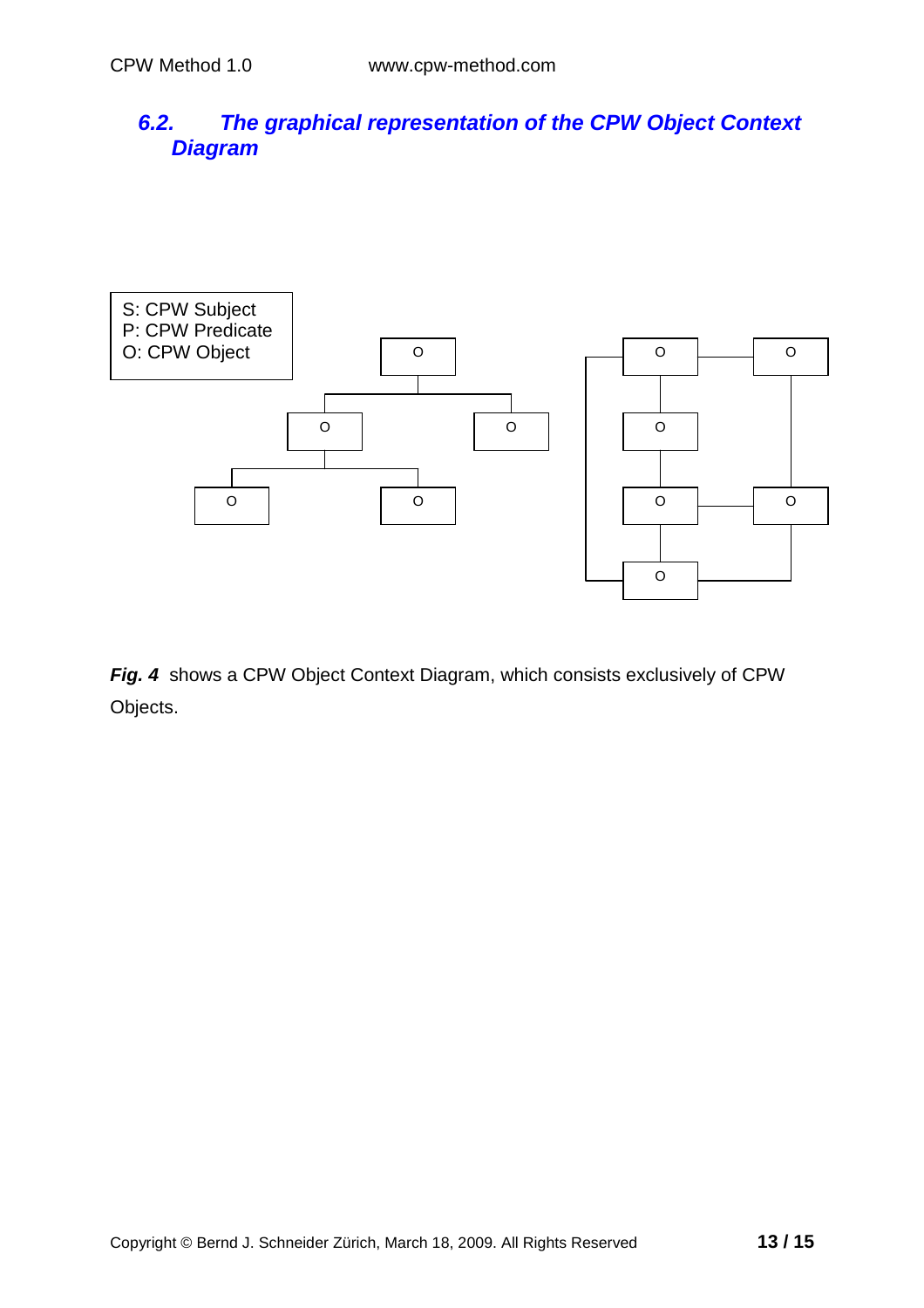## **7. CPW Subject Object Context Diagram**

### **7.1. CPW Subject Object Context Diagram**

The following list of rules shows the rules for the Grammar, Syntax and Semantics of the CPW Subject Object Context Diagrams:

Rule 1. Within a CPW Process, CPW Dialog, CPW Workflow each CPW Subject and CPW Object is represented as graphical Object and all CPW Subjects and CPW Objects are used to realize a CPW Subject Object Context Diagram. Rule 2. Within a CPW Subject Object Context Diagram all CPW Subjects and CPW Objects are graphically linked to one another given the fact that a connection between the respective objects exists respectively makes sense. Rule 3. Several CPW Subjects and CPW Objects can be linked to one another by

creating a new abstract object. Thereby a hierarchy between the CPW Subjects and CPW Objects can come into place within a CPW Subject Object Context Diagram.